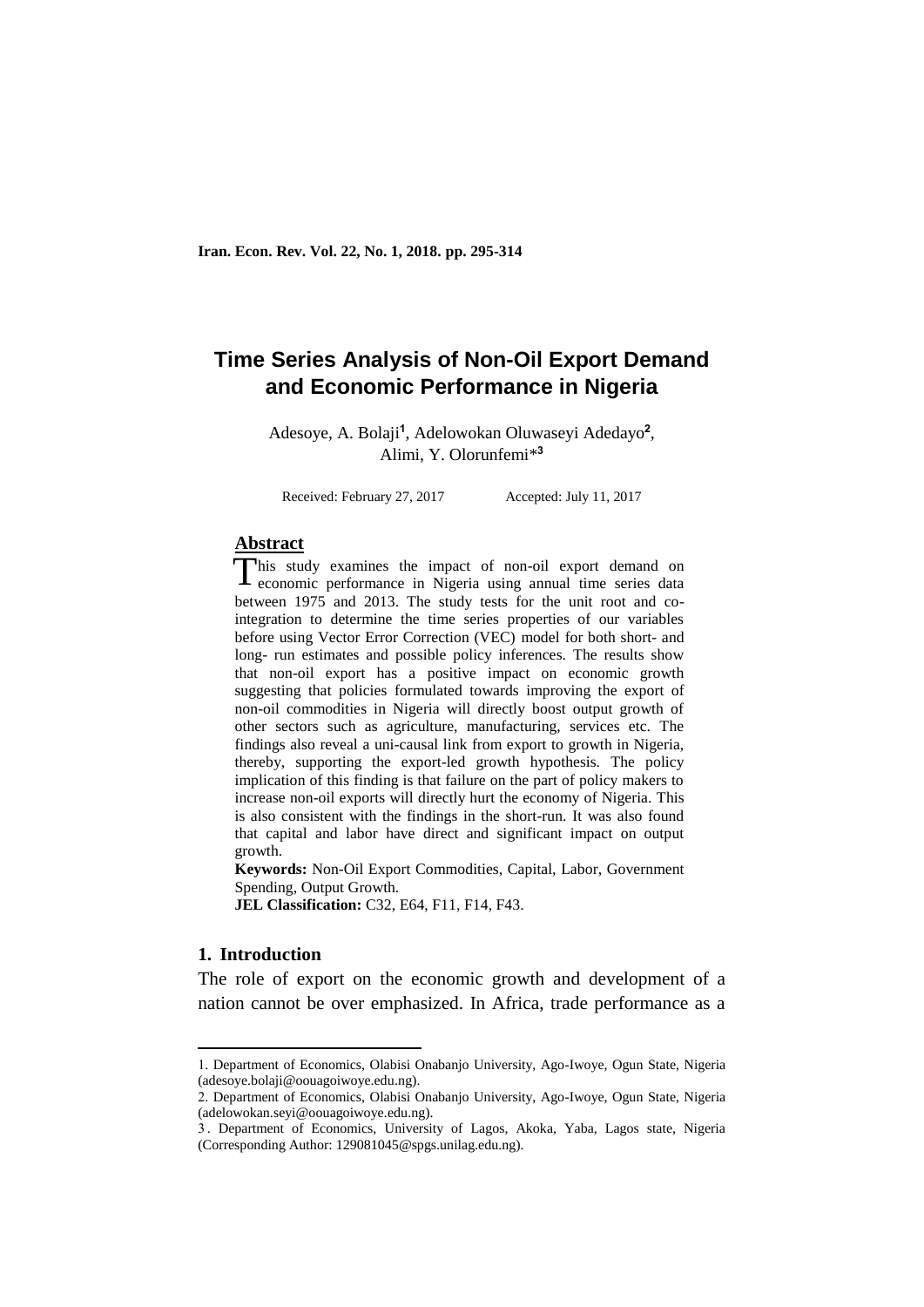whole was not immune to developments in the global economy (Africa's Pulse, 2013). For the first two quarters of 2012, export growth in the region was at a robust annualized pace of 20.5 percent and 52 percent respectively (World Development Indicator, 2014). Following the slump in global economic activity in the third quarter, export growth in Sub-Saharan Africa contracted at a 33.8 percent annualized pace (WDI, 2014). The Central Bank of Nigeria (CBN, 2013) also posited that African exports represent an estimate of 3.2% of total world exports. According to the International Monetary Fund's World Economic Outlook, the total Gross Domestic Product for all African countries amounted to about \$5.2trillion in 2013. The world as a whole has benefitted from exchange of goods and services, and the speed at which the effect of global village is spreading is fast day by day and no nation can afford to be behind if such a nation is to maintain acceptable rate of growth and development (Peter, 2002). With liberalization of the global market, export-led growth strategy has become a major focus for many African countries including Nigeria.

The performance of the non-oil export sector in the past three decades leaves little or nothing to be desired, in spite of the efforts to promote non-oil exports in Nigeria. The assessment of the trend and patterns of activities in the non-oil sector of Nigeria revealed that despite the various policies, strategies and reform programs, the contributions of the sub-sectors of this sector have been dismal, disheartening and below its full potential and the share of non-oil export in the country's total export earnings has remained very low (Abogan, Akinola & Baruwa, 2014). Nigeria's export used to be predominantly non-oil commodities with agricultural commodities accounting for the lion's share and has been contributing greatly to the growth of the economy since independence. However, it fell from 48% in 1970 to 20.6% in 1980 and a slight increase to 23.3% in 2005 (CBN, 2009). The reason for the large differences is that Nigeria's exports are dominated majorly by oil (crude-petroleum) export and little on primary agricultural products. More so, most of the agricultural products are exported in primary form and low linkage with the manufacturing sector.

Furthermore, it is noteworthy that despite the policy thrust to widen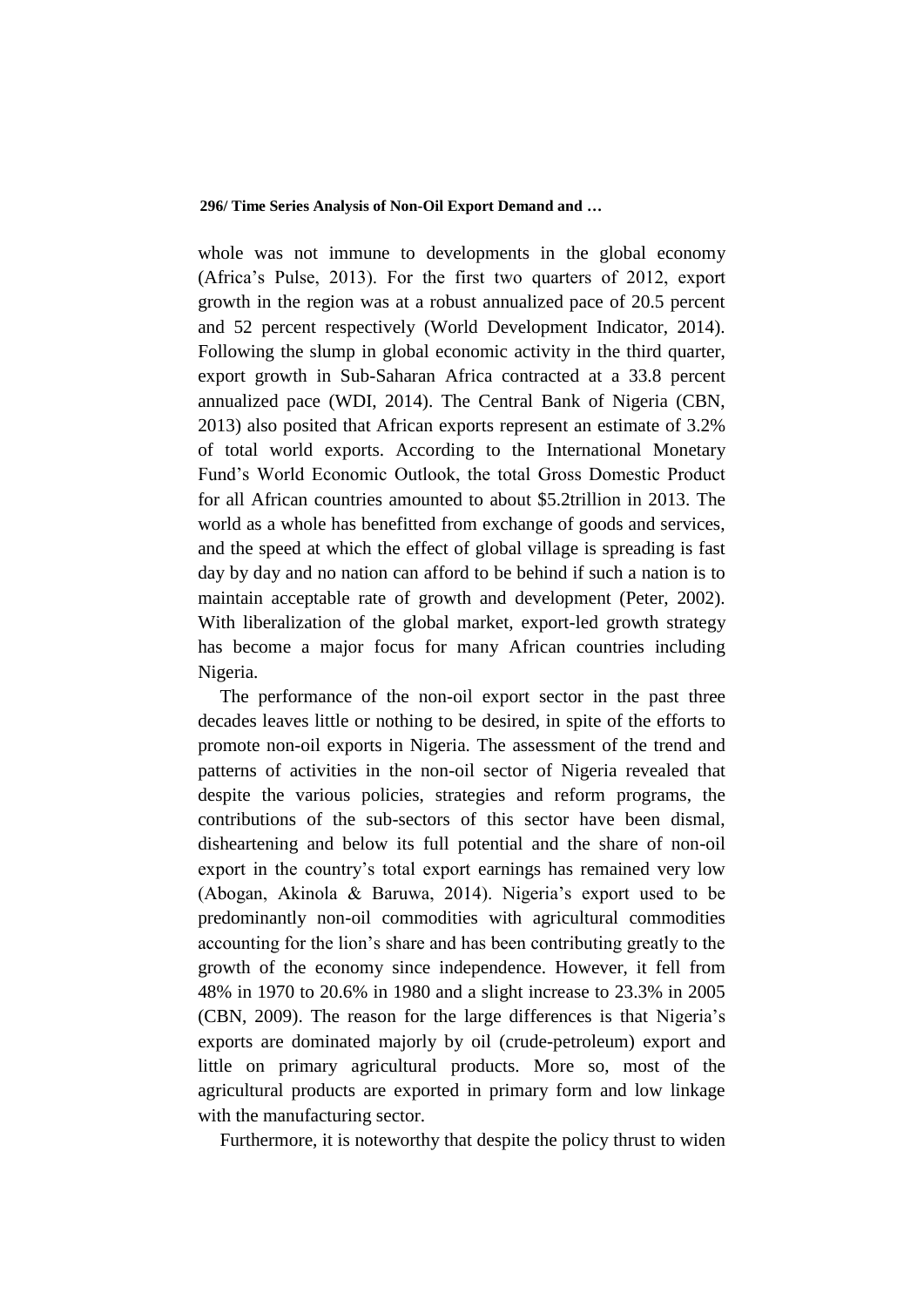the non-oil export base, there are little empirical studies on its impact on economic growth and no satisfactory result from previous attempt. This study attempts to examine the effects of non-oil export on Nigerian growth rate as the country has been trying to shift from import dependent economy to export promotion economy as part of the Structural Adjustment Program (SAP) and programs of the present government. The other parts of the paper are divided into four sections. Part two of this study discusses the literature review, and the third part presents the methodology of the study. The fourth section presents the data analysis, results and discussion, and the last section discusses the conclusion and policy options.

### **2. Literature Review**

The theoretical foundation of this study lies on the export-led growth. According to Idowu (2005), export-led-growth (ELG) hypothesis stipulates the expansion and promotion of exports as an important factor in nurturing long run economic growth. This hypothesis has been put forward as the rationale for an efficient alternative to import substitution, which is an inward orientation strategy of development. Previously, developing countries had adapted inward oriented development strategies for enhancing industrial development that would translate into growth and development, which is designed to replace imported manufactures and merchandise with domestically produced merchandise in order to conserve foreign exchange and promote employment. Several studies have been conducted to verify if truly export-led growth hypothesis exist or not. Abou-Stait (2005) examines the Export Led Growth (ELG) paradigm for Egypt between 1977 and 2003 using the Augmented Dickey-Fuller unit root test, Granger causality test, vector auto regression (VAR) and the impulse response function (IRF). The study found out that exports, imports and GDP are not cointegrated but export growth granger cause GDP growth with shock to exports leading to significant response in GDP growth.

Awokuse (2007) employed the multivariate cointegrated vector autoregressive method to examine the impact of export and import expansion on growth in three transition economies namely Bulgaria, Czech Republic and Poland. The study found that the exclusion of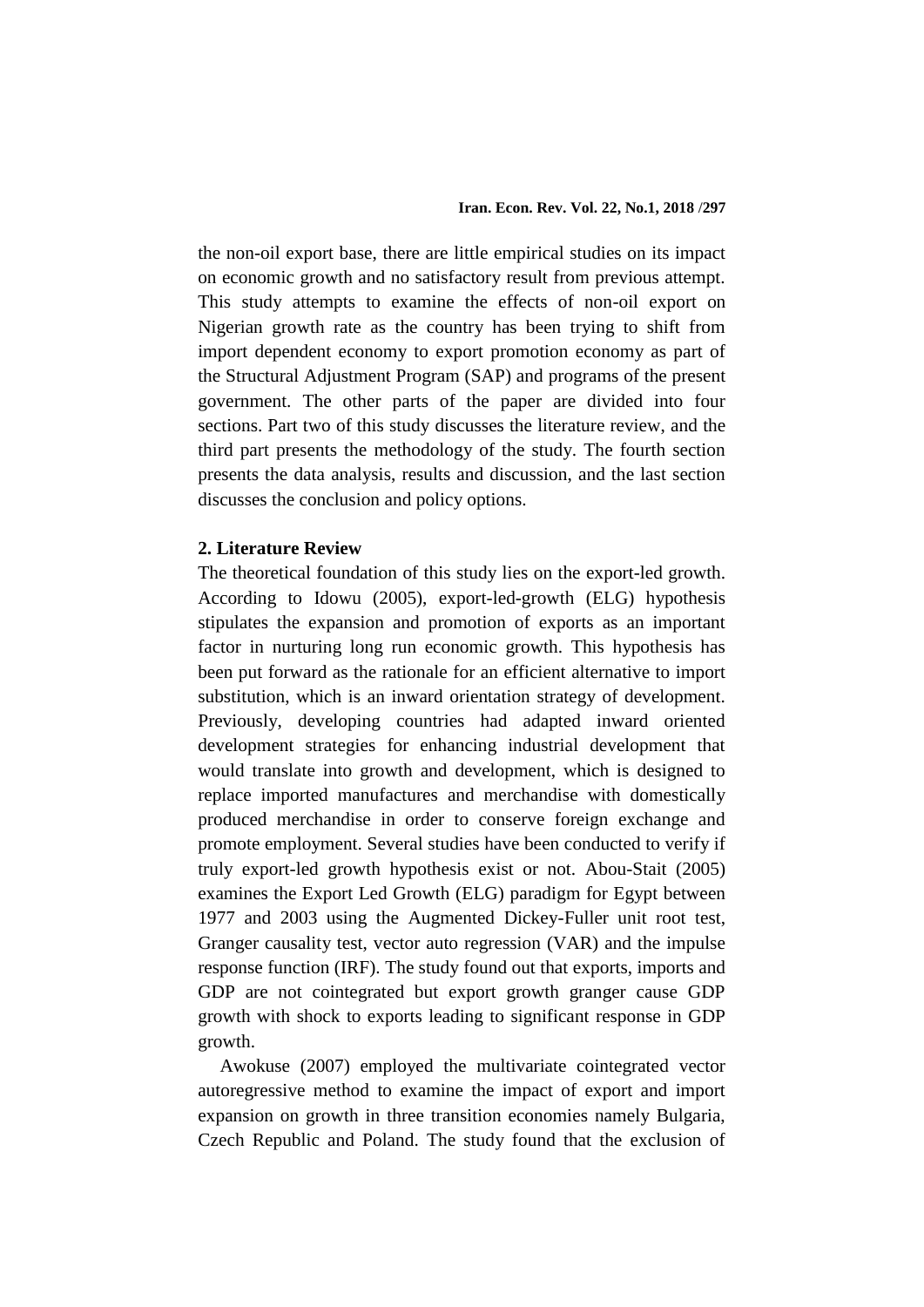imports and the singular focus of many past studies on just the role of export as the engine of growth may be misleading. Hence, the author concludes that the role of imports to growth has to be emphasized in these countries. Also, Mahdavi and Fatemi (2007) employed the ordinary least squares method to investigate the impact of non-oil exports on economic growth in Iran from 1959 to 2003. The study found a weak impact of non-oil export on gross domestic product (GDP) and also low factor productivity in export sector relative to non-export sector and hereby recommended that government should not depend largely on oil and there should be a reasonable plan towards non-oil export promotion.

Kónya (2006) employs the Granger Causality test and the Seemingly Unrelated Regression (SUR) estimator to investigate the possibility of granger causality between the logarithm of real export and real GDP in 24 OECD countries from 1960 to 1997. The findings indicate uni-directional causality from export to GDP in Belgium, Demark, Iceland, Ireland, New-Zealand, Italy, Spain and Sweden. Awokuse (2007) uses the multivariate cointegrated Vector Auto-Regressive method to examine the impact of export and import expansion on growth in three transition economies, Bulgaria, Czech Republic and Poland. The study concludes that the exclusion of imports and the singular focus of many past studies on just the role of export as the engine of growth may be misleading.

Using the Cointegration Analysis and the Causality test, Pistoresi and Rinaldi (2012) investigate the relationship between real export, imports and GDP in Italy from 1863 to 2004. The result shows that the variables considered move together in the long run but the direction of causality varies over time. This indicates that exports alone are not the only driver of economic growth. Okodua and Ewetan (2013) employed Cointegration test, Grange Causality test and the Vector Autoregressive model to examine the applicability of the Export-Led Growth hypothesis for Nigeria in 1970 to 2010. The result indicates a uni-directional causality running from economic growth to export in Nigeria, rejecting the export-led growth hypothesis. Abogan, Akinola and Baruwa (2014) employed the Johansen Cointegration test, the Error Correction Mechanism and the Ordinary Least Squares (OLS) techniques to investigate the impact of non-oil export and economic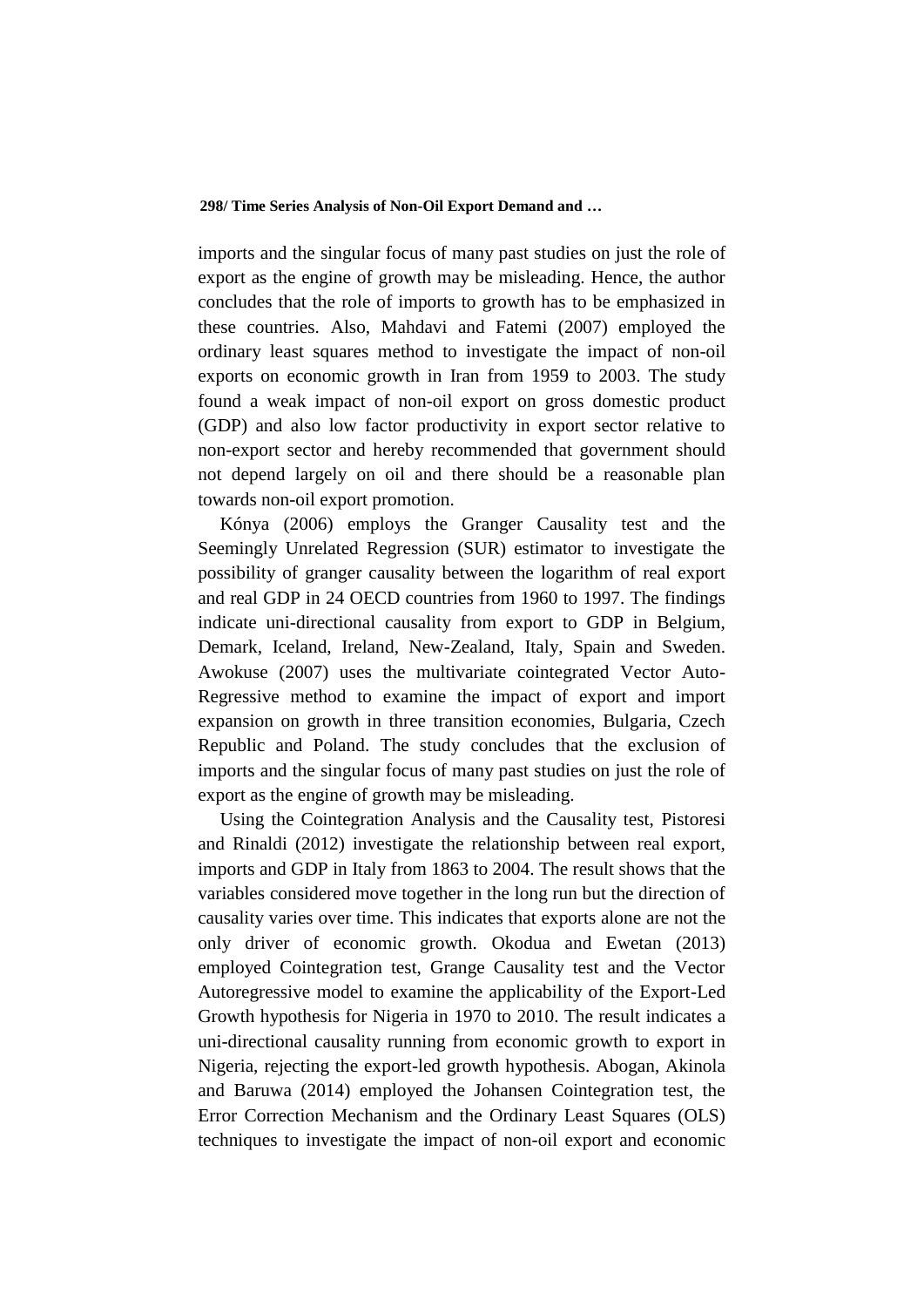growth in Nigeria between 1980 and 2010. The study found that the impact of non-oil export on the economic growth was moderate i.e. 26% for the years of study.

Nwachuckwu (2014) used the Ordinary Least Squares (OLS) technique to investigate the impact of non-oil export strategies on economic growth in Nigeria between 1970 and 2010. The result indicated that infrastructure has a negative relationship with GDP while credits from commercial banks and tariffs have a positive relationship with GDP.

Jafari, Bakhshi-Dastjerdi and Moosavi-Mohseni (2014) estimate the effect of increase in Iran's non-oil exports on its economic growth as well as sectoral outputs. Using the Computable General Equilibrium (CGE) model, they found that 20.3% of targeted economic growth rate would be achieved by encouraging a 6% growth in exports, i.e. there is a positive and notable impact of increase in exports on sectoral outputs as well as economic growth. Michael (2014) employed the Kendall's taub Correlation Coefficient to examine the performance of non-oil export on the growth of the Nigerian economy. The study found a positive statistically insignificant relationship (0.025) between changes in both variables necessitating an inquiry into non-oil export financing. Ijirshar (2015) employed the Johansen Cointegration test and the Error Correction Mechanism (ECM) to analyze the effect of agricultural exports on economic growth in Nigeria. The study found that agricultural export contributes positively to the Nigerian economy.

Igwe, Edeh and Ukpere (2015) adopted the Export-Led Hypothesis and employed the Johansen Cointegration, Vector Error Correction model Granger Causality test to examine the impact of non-oil export on economic growth in Nigeria between 1981 and 2012. The Vector Error Correction analysis reveals that in both short and long-run, nonoil export determines economic growth. The Granger Causality test shows that there is no causality relationship between non-oil export and economic growth. Mohsen (2015) employed the Johansen Cointegration test, Granger Causality test, Impulse Response function (IRF) and Variance Decomposition (VD) analysis to investigate the role of oil and non-oil exports in the Syrian economy from 1975-2010. The study found a significant impact of oil-export on the gross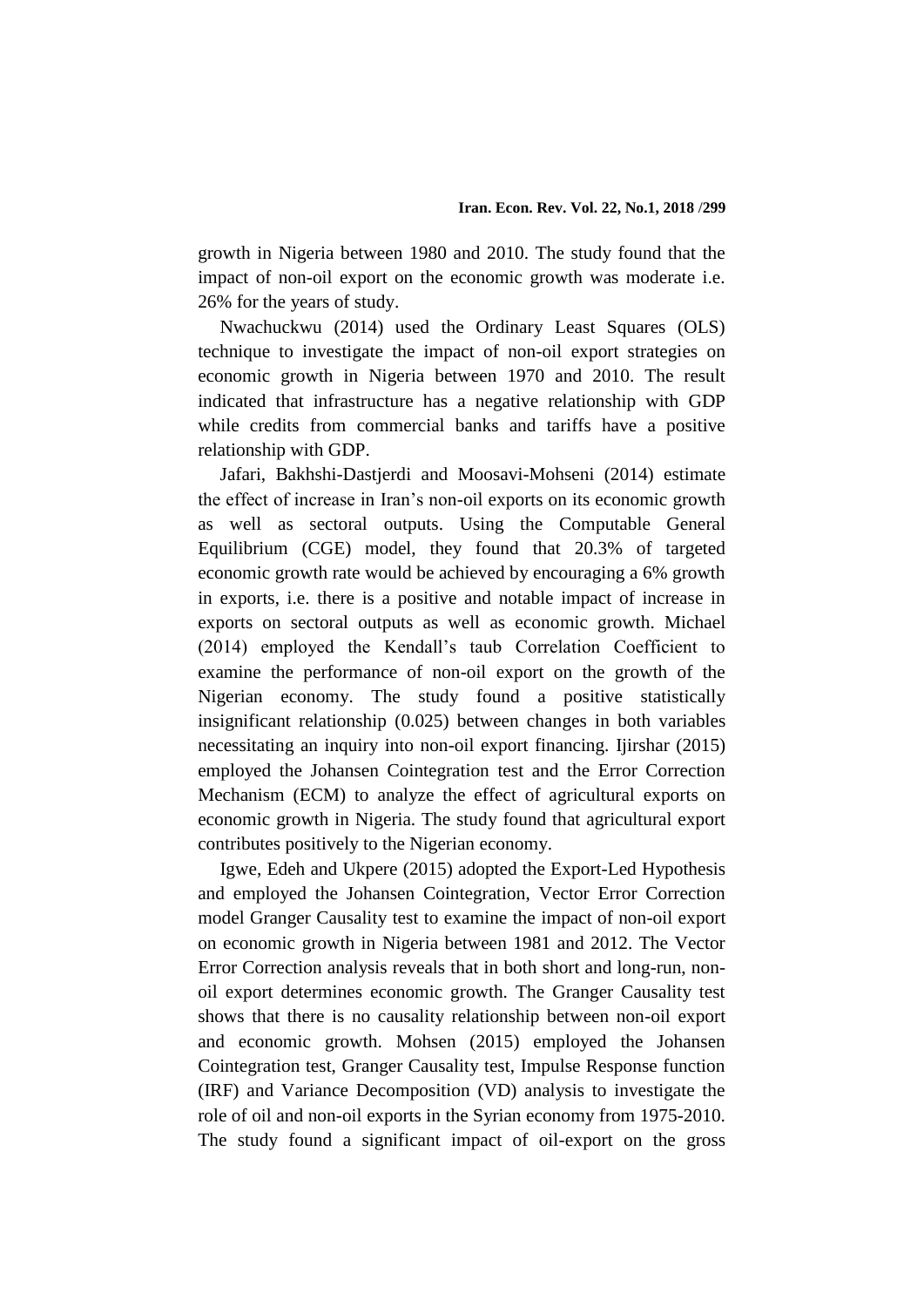domestic product.

### **3. Methodology**

The study relies on the supply side perspective of growth theory to examine the contribution of non-oil exports to economic growth. Following Solow (1975), it is assumed that output (Y) depends positively on both capitals (K) and Labor (L). Thus the production function is stated as:

$$
Y = f(K, L) \tag{3.1}
$$

Where;  $Y = \text{Aggregate Real Output}/\text{Gross Domestic Product (GDP)}$ ,  $K = Stock$  of Capital,  $L = Stock$  of Labor.

The aim of this study is to examine the impact of non-oil exports on economic growth in Nigeria. Therefore, the study augments the above traditional neo-classical production functions with non-oil export as additional input with government expenditure and exchange rate as control variables. Including non-oil exports as an additional variable is based on the claim of the export-led growth hypothesis that export drives growth (Faoud, 2005; Igwe et al., 2015). Therefore, equation (3.1) becomes:

$$
Y = f(K, L, N X, GEX, ER)
$$
\n(3.2)

Rewriting the model in a linear form, we obtain:

$$
GDP = \alpha_0 + \alpha_1 K_t + \alpha_2 L_t + \alpha_3 N X_t + \alpha_4 GEX_t + \alpha_5 ER_t + \mu_t
$$
 (3.3)

Where;  $GDP =$  gross domestic product,  $K =$  stock of capital,  $L =$  stock of labor,  $NX =$  non-oil export,  $GEX =$  government expenditure,  $ER =$ exchange rate,  $\alpha_0 \alpha_{1-5}$  = parameters, *t* = time and  $\mu$  = error term.

A positive relationship is expected between non-oil export and GDP because more exports directly increases GDP since it is a component in the income identity. Specifically, more exports imply more income to households and firms which allows more investment, more consumption (both private and public). All these lead to increase in GDP. Labor and capital are considered as factor inputs of growth;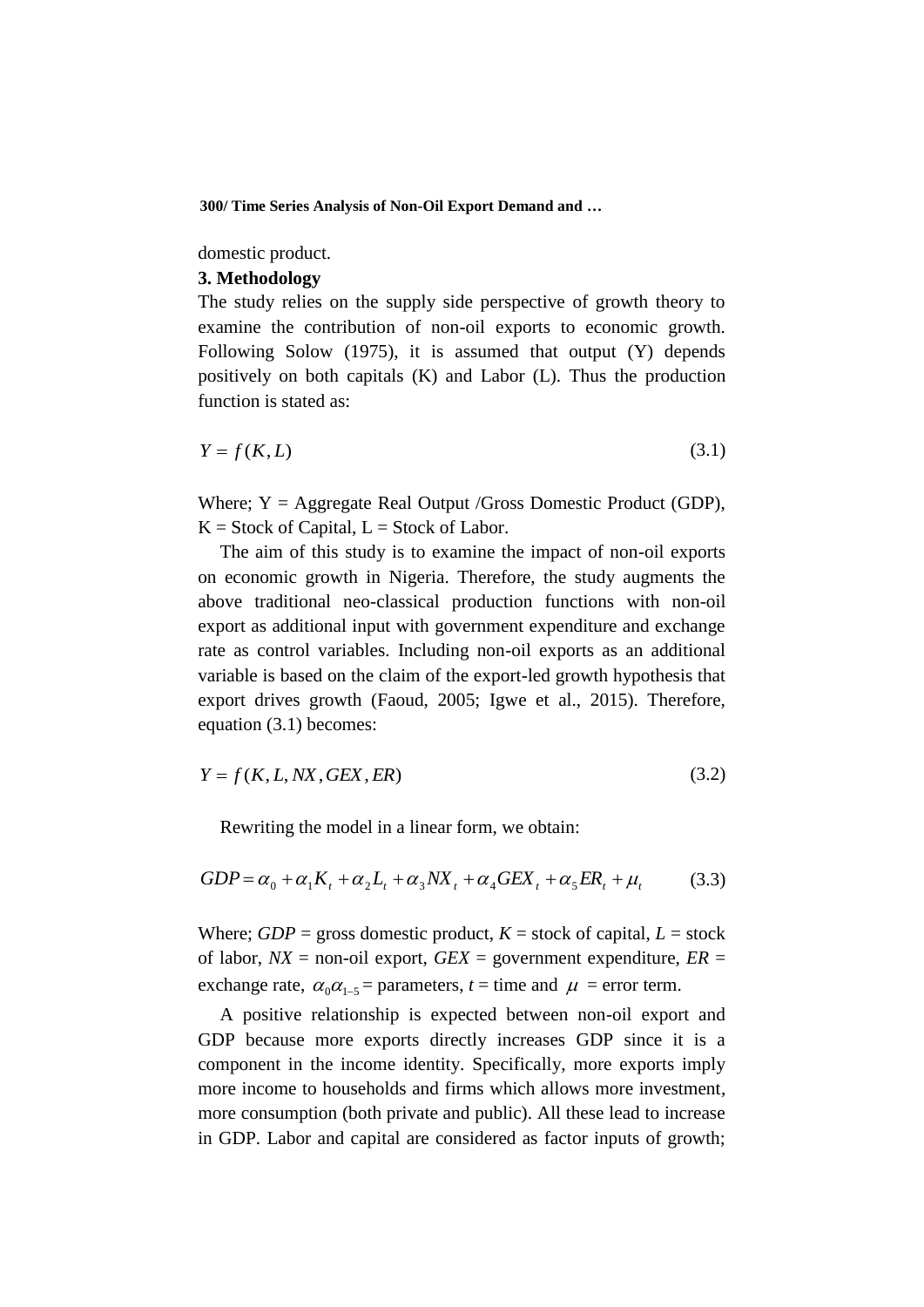therefore, both have direct relationship with output. Moreover, government spending is considered as consumption of economic activities produced by different economic agents, leading to increase in overall consumption. The purchases by government lead to positive changes in investment, which invariably enhance output growth, hence, a positive relationship with GDP. Exchange rate also has a direct relationship with GDP as its depreciation induces foreign investment in terms of capital and labor, which drive growth. Depreciation makes a country's competitiveness leading to more exports and economic growth. These relationships are mathematically represented as thus:

 $\alpha_1 > 0, \, \alpha_2 > 0, \, \alpha_3 > 0, \, \alpha_4 > 0$  and  $\alpha_5 > 0$ .

The study used the Augment Dickey test to verify the stationarity level of the data, while the Johansen cointegration test to examine the long-run relationship between non-oil export and economic performance. After establishing that there is long-run relationship between the indicators, the vector error correction model (VECM) was used to estimate both the long-run and short-run estimates of equation (3.3). The causality test was also conducted using the Granger causality test. This study used annual time series data for the period of 39 years (1975-2013). The study used secondary data published by the Central Bank of Nigeria (CBN) statistical bulletin, volume 26, 2015.

# **4. Data Analysis and Interpretation**

### **4.1 Trend Analysis**

This section of the study accesses the trend of non-oil exports and economic growth in Nigeria between fifteen years decade after independence till 2013. This enables to determine causal relationship among non-oil exports, other macroeconomic indicators (capital, labor, government expenditure and exchange rate), and economic growth proxy as growth rate of gross domestic product (GDP). The time series of these variables are plotted against GDP as shown in Figures 1, 2, 3, 4 and 5 respectively.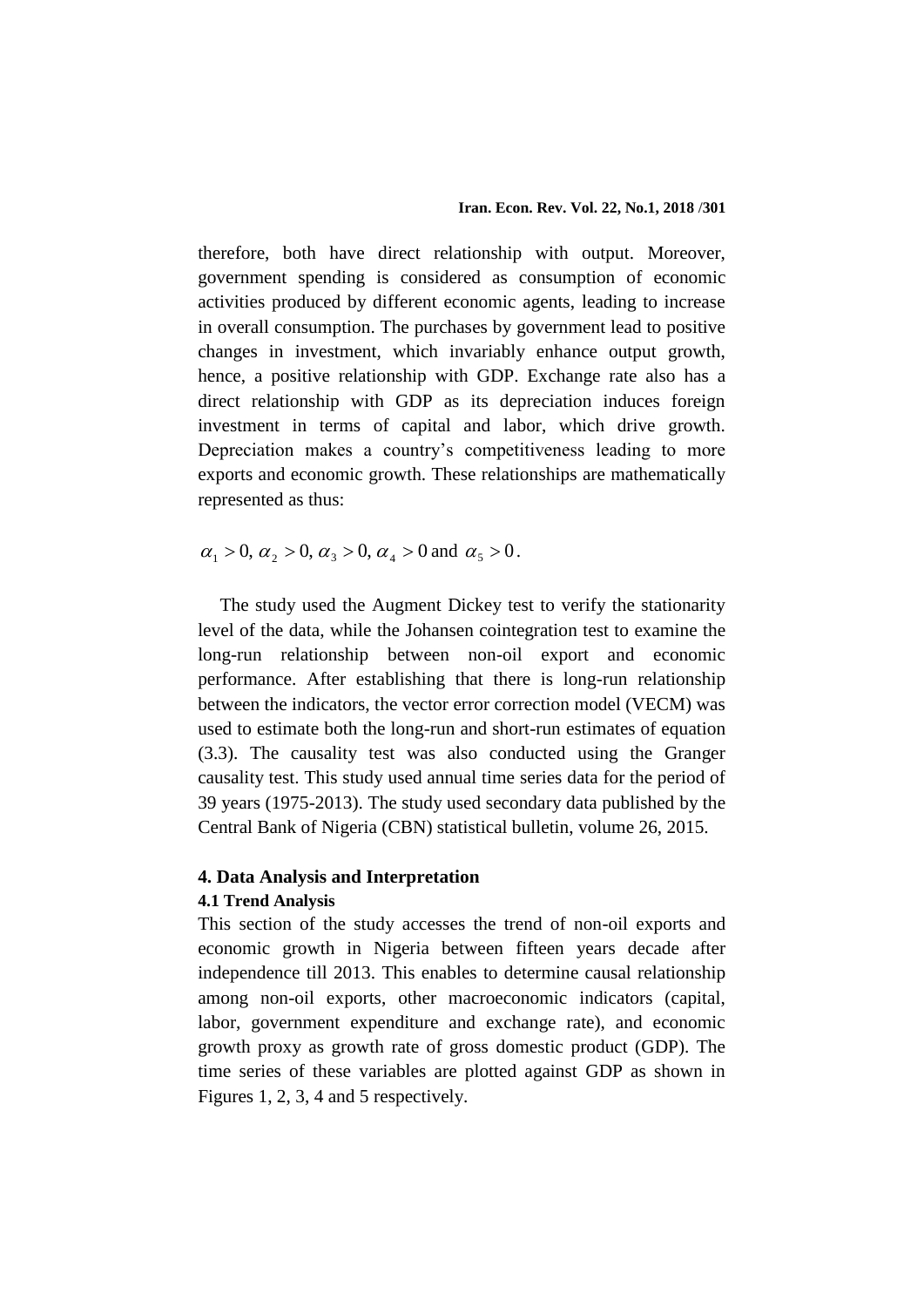### **Figure 1: Growth Rate of GDP and Non-Oil Exports**

Figure 1 above revealed the time series plot of non-oil exports and GDP in growth rate between 1975 and 2013. The Figures revealed that during the post-independence era till the end of structural adjustment program (SAP) to the global financial era, the trends fluctuate over the periods. The figure indicates that Nigeria recorded three peaks of nonoil exports in 1987, 1995 and 2002 with a growth percentage of 289.7, 331.8 and 238.2 respectively. The highest of all the peaks in 1995 also reported a corresponding growth in output at 114.9%. It also indicates that the Nigeria economy growth in puzzle form with fundamental

**Figure 2: Growth of GDP and Capital**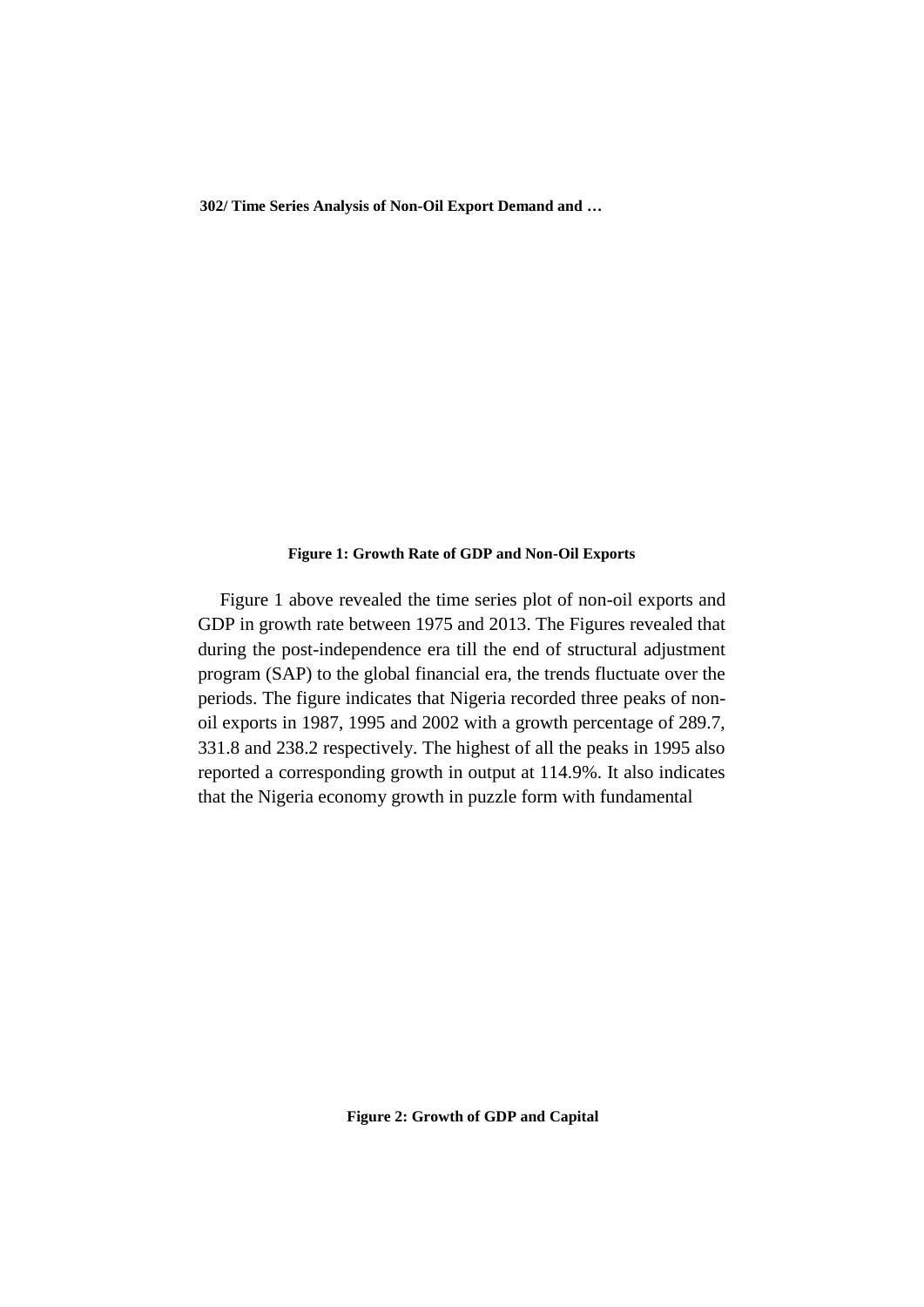strong up and down spike at a slow rate. This indicates that non-oil exports is a significant driver of economic growth in Nigeria across the major considered economic eras.

Efforts made during the Structural Adjustment program (SAP) era to diversify Nigerian export sector by promoting non-oil exports was actually felt in the subsequent years. However, there is evidenced that both series flows maintained a zigzag trend throughout the periods under study. Figure 2 reports the time series plot of GDP growth and capital investment growth. The plot reveals a significant relationship between the capital and gross domestic product. The flow of capital growth shows that its current value depends largely on the previous output growth. Capital investment falls over a large substantial year under review. The highest growth value of capital is not up to 50%, whereas, output growth peaked 114.9%. Over this period, capital investment declines with a negative growth for 22 years.

### **Figure 3: Growth if GDP and Labour Force**

Figure 3 shows the time series plot of GDP growth and labor force between 1975 and 2013. Labor force growth indicates that to some extent, it explains the growth movement of GDP growth. More so, the movement of government expenditure growth and GDP growth was reported in Figure 4. Nigerian economy is largely dependent on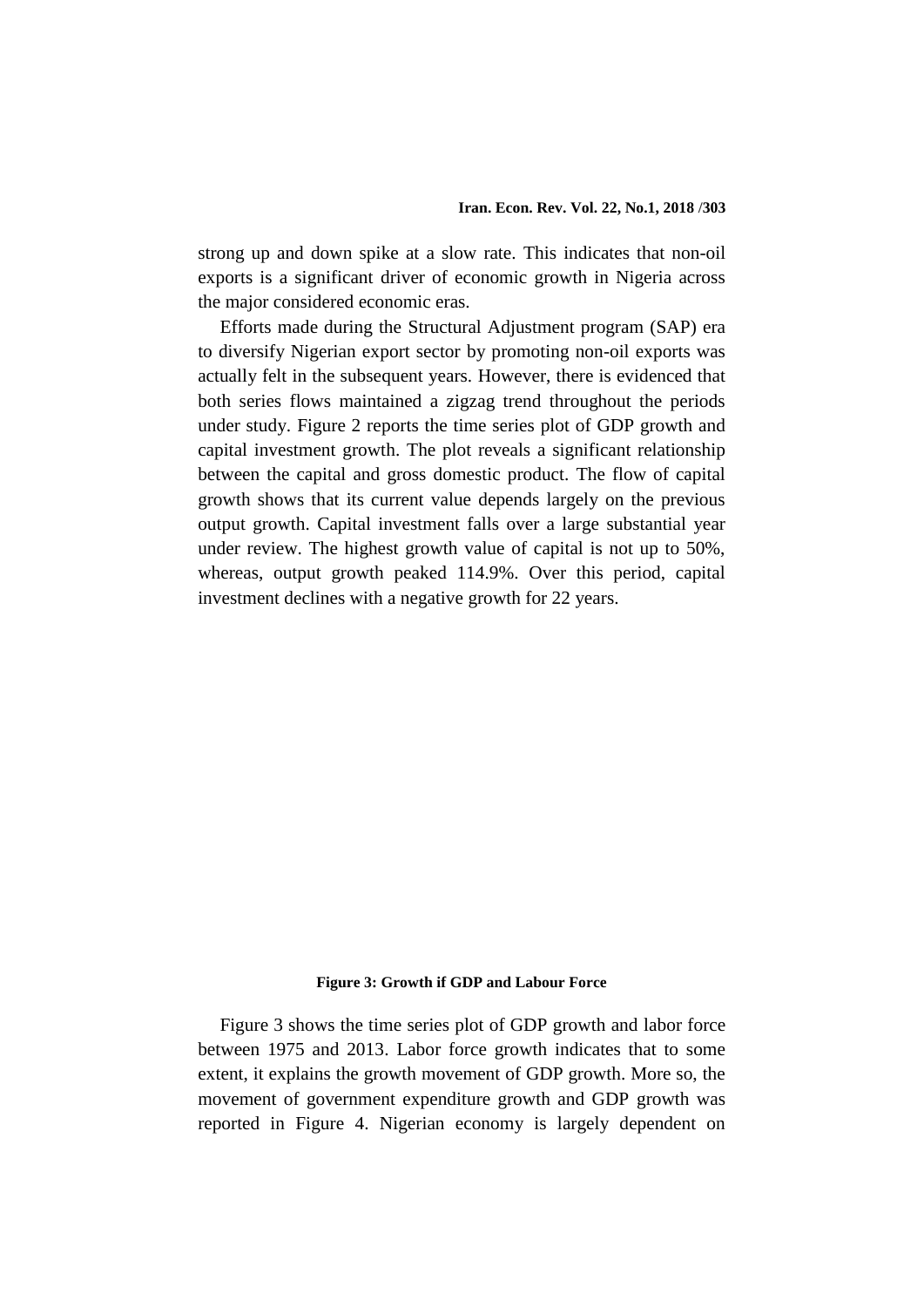government expenditure which crowds out private investment as it was depicted in Figure 2. Government expenditure recorded highest growth in 2002 with over 900% in nominal value during the Fourth republic under the regime of President Olusegun Obasanjo. There was high spending rate during this period as the President claimed that he wants to restore the lost glory of Nigeria within the international community. As at this time before the country secure debt pardon from Paris and London club amounting to some 18 billion dollars, the country was spending 3 billion dollars every year to pay interest on debts (CBN, 2002).

#### **Figure 4: Growth if GDP and Government Expenditure**

Figure 5 reveals the plot of GDP growth and exchange rate in Nigeria flow approximately together. It shows that sequel to the introduction of floating exchange rate system in mid-1986, Nigerian Naira depreciated against the major currency, the United States dollar. The average exchange rate over the period 1975-1985 was  $\text{H}0.67$  = US\$1.00. The rate depreciated to an average of  $\frac{N}{2}9.91$ ,  $\frac{N}{17.30}$  and  $\text{N22.05} = \text{US} \text{$} 1.00$  in 1991, 1992 and 1993 respectively. The exchange rate further depreciated to an average of  $\text{N}111.70$ ,  $\text{N}126.26$ and N134.04 = US\$1.00 in 20001, 2002 and 2003 respectively. However, the exchange rate experienced little appreciation over the period 2004 and 2008 following the various monetary policy measures introduced by the monetary authorities. These measures include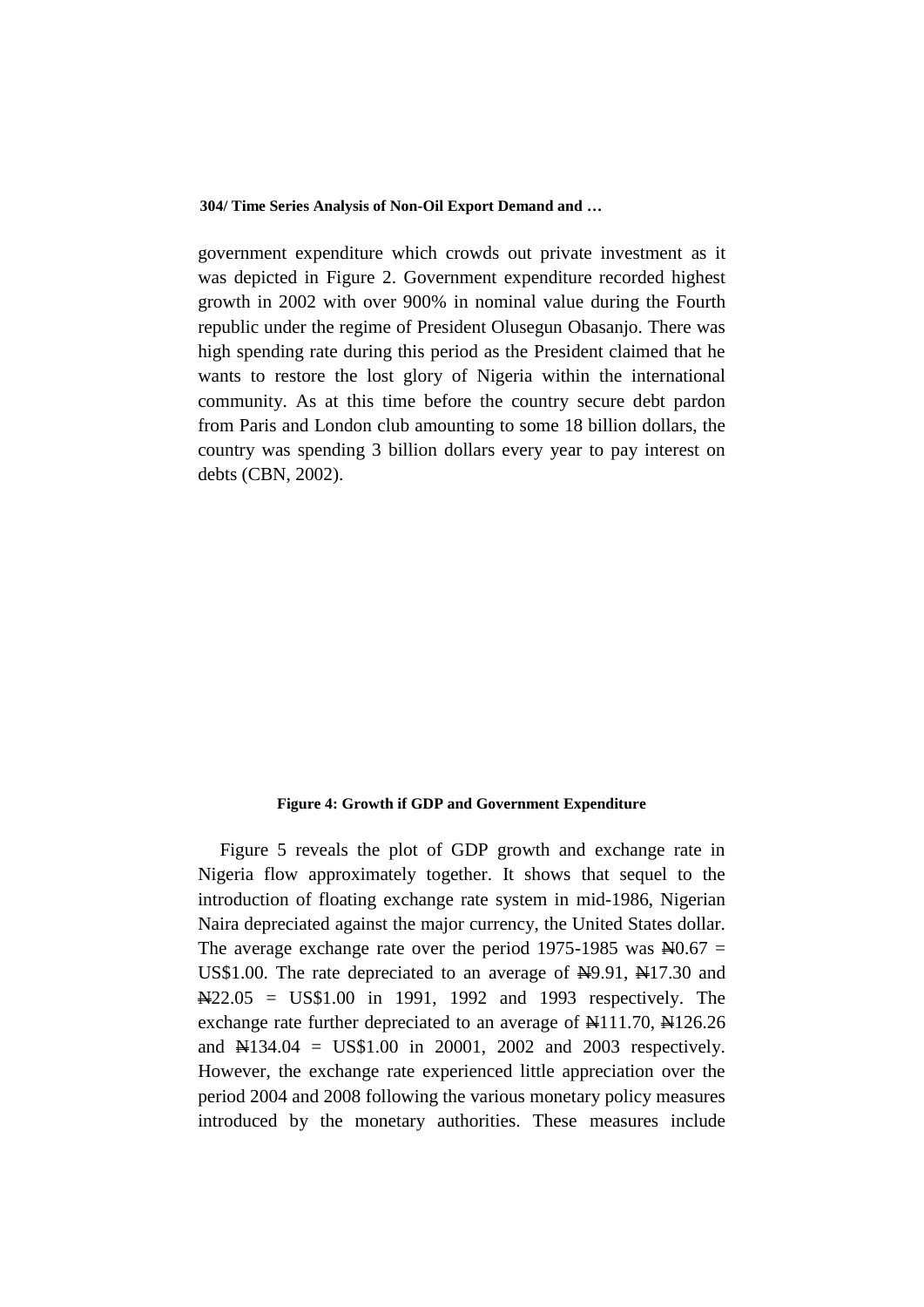among others the banking sector consolidation in 2004, strengthening of the Dutch Auction Market, and narrowing of the premium between the DAS, Bureau De Change and Inter-Bank rates and introduction of the Monetary Policy Rate as a replacement to Minimum Rediscount Rate.

### **Figure 5: GDP Growth and Exchange Rate**

# **4.2 Unit Root Test**

The stationary test results of the incorporated times series variables in our regression model were presented in Table 1 using the Augmented Dickey-Fuller (ADF) unit-root test.

| <b>Table 1: Unit Root Table Using ADF</b> |                          |                          |                |                                |
|-------------------------------------------|--------------------------|--------------------------|----------------|--------------------------------|
| <b>Variables</b>                          | ADF<br><b>Statistics</b> | <b>Critical</b><br>Value | <b>P-Value</b> | Order of<br><b>Integration</b> |
| logGDP                                    | $-4.701931$              | $-4.226815$              | 0.0030         | I(1)                           |
| logK                                      | $-6.729131$              | -4.234972                | 0.0000         | I(1)                           |
| logL                                      | $-4.097601$              | $-3.536601$              | 0.0137         | I(1)                           |
| logNX                                     | $-5.030913$              | $-4.226815$              | 0.0012         | I(1)                           |
| logGEX                                    | $-6.518718$              | $-4.226815$              | 0.0000         | I(1)                           |
| logER                                     | $-4.043880$              | -3.5333083               | 0.0154         | I(0)                           |

**Source:** Authors' computation (2017)

The test results indicate that exchange rate (ER) was found to reject the null hypothesis "*it has unit root*" at level. This implies that these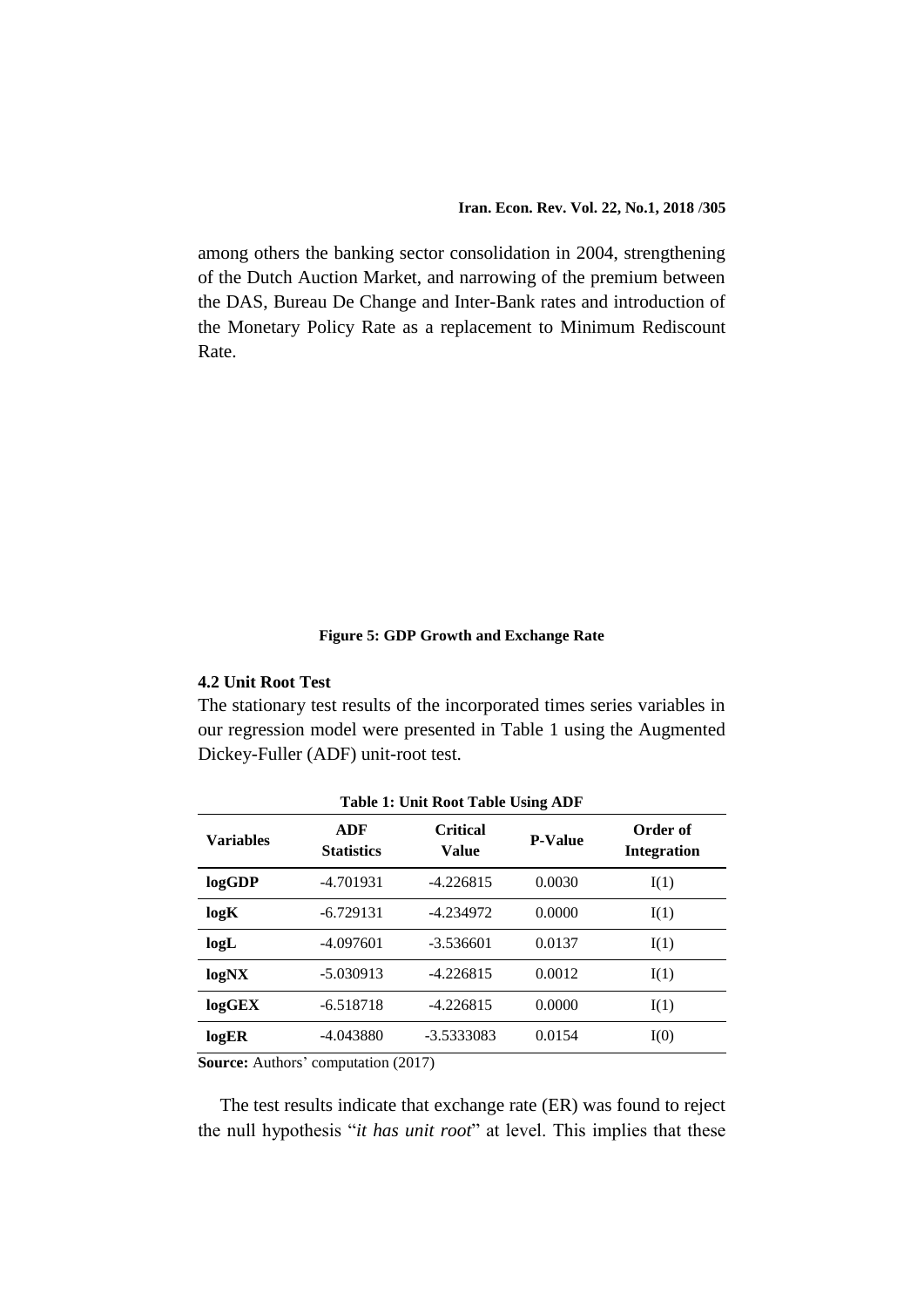series are stationary at levels. Thus, the series is integrated of order zero i.e. I(0). However, gross domestic product (GDP), capital (K), labour force (L), non-oil export (NX) and government expenditure (GEX) are not stationary at level but integrated at order one  $[I(1)]$ . Therefore, they were found not to reject the null hypothesis "*no stationary*" at level but after several iterations based on the number of lag length and differencing, the series were found to reject the null hypothesis at first difference. This indicates that the first-difference of those series is *mean reverting* and stationary.

**Table 2: Cointegration Test Results**

**Johansen Cointegration Test**

**Variables:** LOGGDP LOGK LOGL LOGNX LOGGEX LOGER

**Lags interval (in first differences): 1 to 4**

| <b>Trend assumption: Linear deterministic trend</b> |  |
|-----------------------------------------------------|--|
|-----------------------------------------------------|--|

| <b>Hypothesized</b><br>No. of $CE(s)$ | <b>Trace Statistic</b> | 0.05 Critical Value | Prob.** |
|---------------------------------------|------------------------|---------------------|---------|
| none *                                | 144.4070               | 95.7537             | 0.0000  |
| at most $1 *$                         | 82.27650               | 69.8189             | 0.0037  |
| at most 2                             | 34.59729               | 47.8561             | 0.4694  |
| at most 3                             | 19.13174               | 29.7971             | 0.4835  |
| at most 4                             | 5.356297               | 15.4947             | 0.7699  |
| at most 5                             | 0.326365               | 3.8415              | 0.5678  |

\* indicates 2 cointegrating equations at 5% level and rejection of the hypothesis at 5% level.

\*\* MacKinnon-Haug-Michelis (1999) p-values.

**Source:** Authors' Computation (2017)

### **4.3 Cointegration Test**

A cointegration test was performed using the Johansen (1988) approach to find out the existence or inexistence of a long-run relationship among the variables employed for this study and the results were presented in Table 2. The results above indicate two (2) cointegrating equations since the Trace Statistic (144.4070 and 82.27650) are greater that the Critical Values (95.75366 and 69.81889) at 5% significance level respectively. This indicates that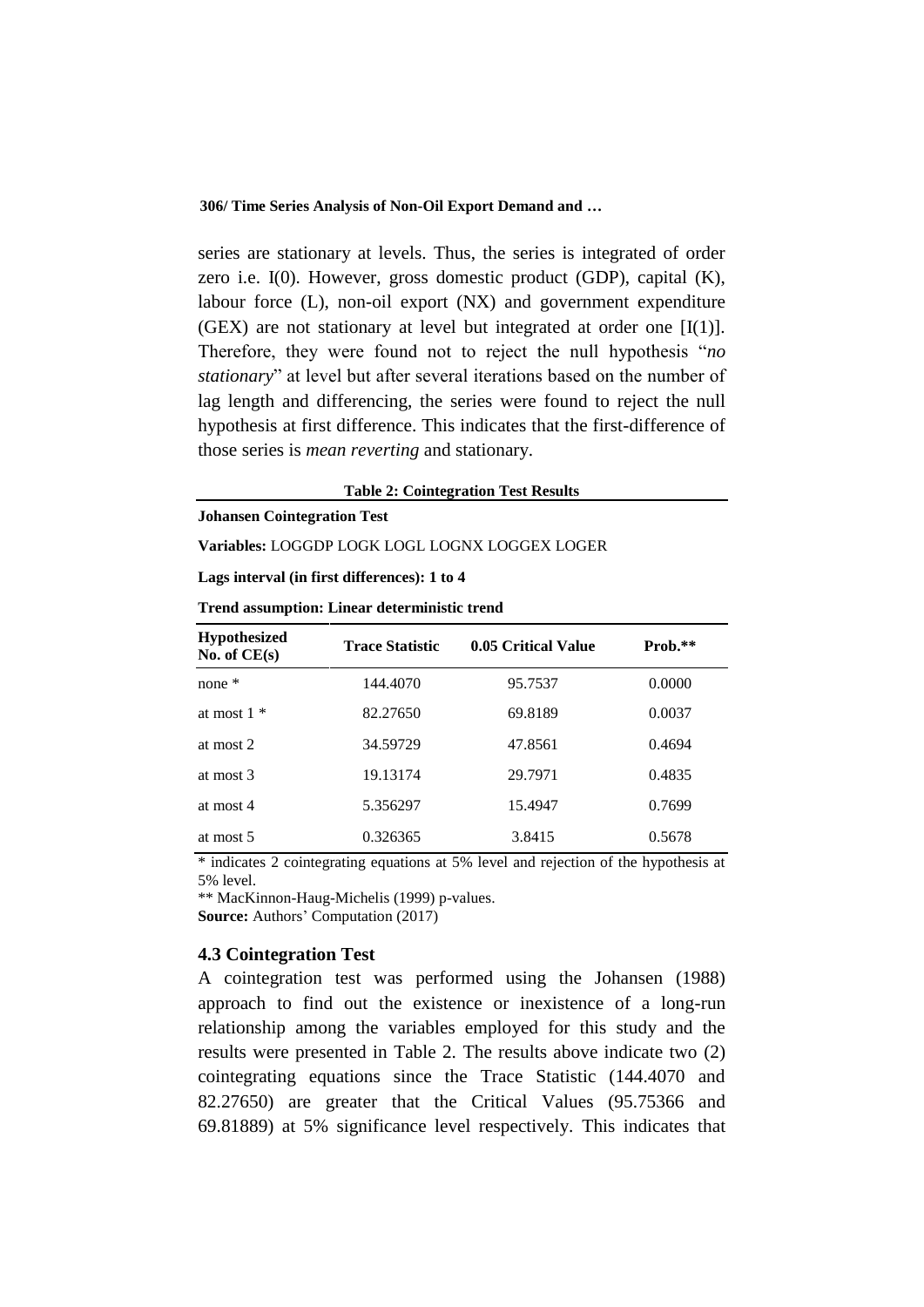there exist two cointegrating vector equations among the considered variables in the order, gross domestic product (GDP), capital (K), labor force (L), non-oil export (NX), government expenditure (GEX) and exchange rate (ER). This implies long-run relationships between non-oil exports and economic growth in Nigeria during 1975-2013. This calls for estimation of vector error correction model (VECM) which captures both the long-run and short-run information.

# **4.4 Granger Causality Test**

Having established the long-run relationship among the variables, the objective of this section is to determine the direction of causality between the dependent variable and the independent variables. The Pair-wise Granger Causality test result is presented in Table 3 below.

| o                                           |     |             |         |
|---------------------------------------------|-----|-------------|---------|
| Sample: 1975 - 2013                         |     |             | Lags: 2 |
| Null Hypothesis:                            | Obs | F-Statistic | Prob.   |
| <b>LOGER</b> does not Granger Cause LOGGDP  | 37  | 11.7861     | 0.0001  |
| <b>LOGGDP</b> does not Granger Cause LOGER  |     | 0.64731     | 0.5302  |
| LOGK does not Granger Cause LOGGDP          | 37  | 1.25714     | 0.2981  |
| LOGGDP does not Granger Cause LOGK          |     | 0.25038     | 0.7800  |
| LOGL does not Granger Cause LOGGDP          | 37  | 3.35118     | 0.0477  |
| LOGGDP does not Granger Cause LOGL          |     | 0.13520     | 0.8740  |
| <b>LOGNX</b> does not Granger Cause LOGGDP  | 37  | 7.76400     | 0.0018  |
| <b>LOGGDP</b> does not Granger Cause LOGNX  |     | 0.24058     | 0.7876  |
| <b>LOGGEX</b> does not Granger Cause LOGGDP | 37  | 0.04686     | 0.9543  |
| LOGGDP does not Granger Cause LOGGEX        |     | 2.72174     | 0.0810  |
| $\alpha$ $\alpha$ $\alpha$                  |     |             |         |

**Table 3: Pairwise Granger Causality Tests**

**Source:** Authors' computation (2017)

The granger causality test results in above Table 3 indicate that at lag 2 and 5% significance level, the null hypotheses of "LOGER does not Granger cause LOGGDP", "LOGL does not Granger cause LOGGDP" and "LOGNX does not Granger cause LOGGDP" rejected. However, the null hypothesis of "LOGGDP does not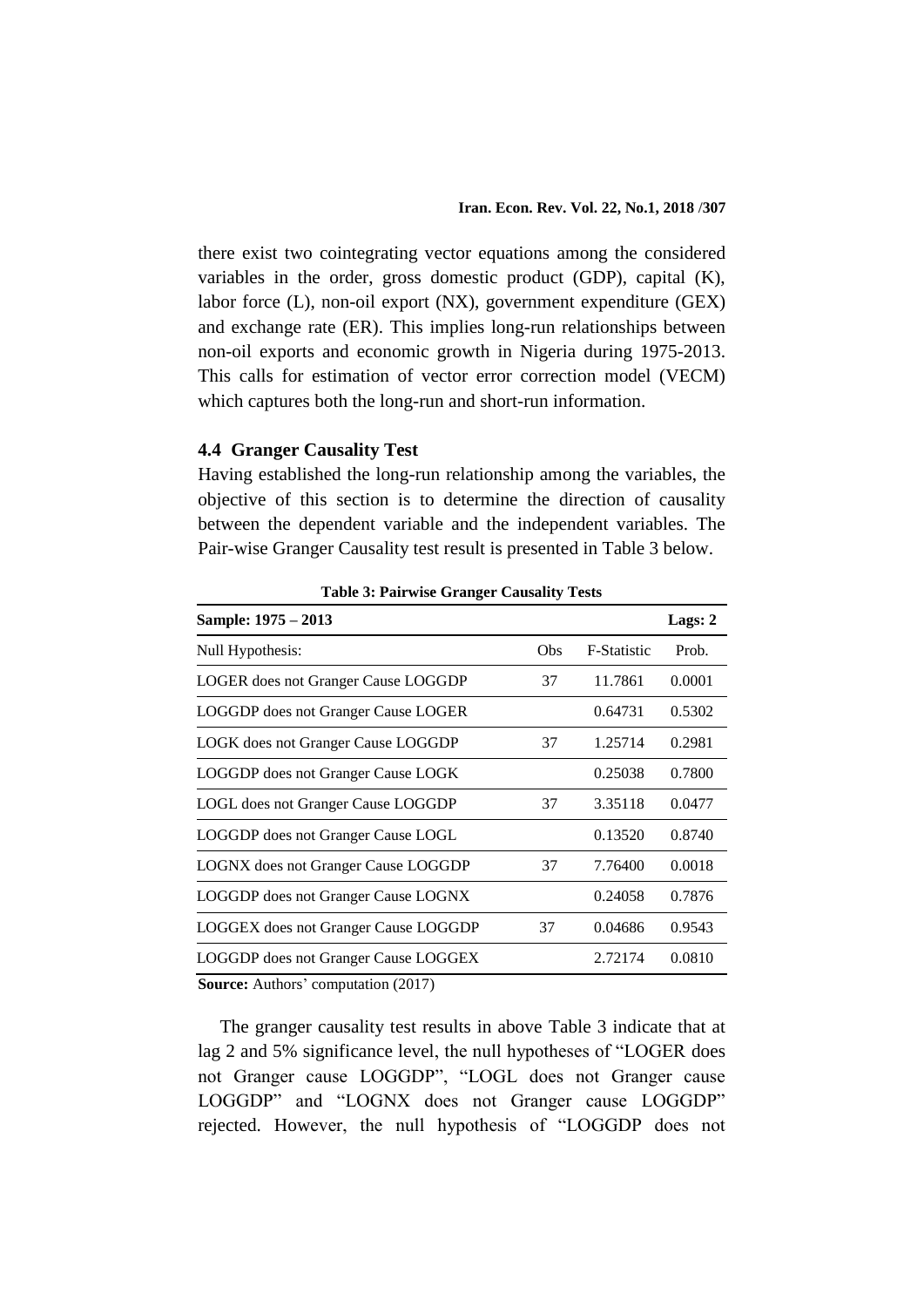Granger cause LOGGEX" was rejected at 10% significance level. This indicates a unidirectional relationship from gross domestic product to exchange rate; labor to gross domestic product; non-oil export to gross domestic product; and gross domestic product to government expenditure. However, there is no causal relationship between capital and gross domestic product. And, none of the economic growth indicators report a bi-causal relationship.

Other relationship between the predictors reveals a uni-directional relationship from non-oil export to exchange rate, non-oil export to government expenditure, and non-oil export to labor. Additionally, there is no causality relationship between: capital and exchange rate, labor and exchange rate, capital and gross domestic product, capital and government expenditure, labor and government expenditure, labor and capital, non-oil export and capital. Nonetheless, bi-directional relationships exist between government expenditure and exchange rate.

## **4.5 Vector Error Correction Estimates**

The long-run estimates from the VEC model are shown on Table 4 and the short-run estimates are presented on Table 5.

| <b>Table 4: Long-Run Cointegrating Estimates</b> |                                      |                   |                |  |  |
|--------------------------------------------------|--------------------------------------|-------------------|----------------|--|--|
|                                                  | <b>Cointegrating Equation 1: gdp</b> |                   |                |  |  |
|                                                  | <b>Coefficient</b>                   | <b>Std. Error</b> | t-Statistics   |  |  |
| k                                                | 0.050547                             | (0.05351)         | [ 0.94466]     |  |  |
| ı                                                | 0.124436                             | (0.05493)         | $[2.26520]$ ** |  |  |
| nx                                               | 0.016694                             | (0.04754)         | [0.35116]      |  |  |
| gex                                              | $-0.858802$                          | (0.06536)         | $[-13.1392]$ * |  |  |
| er                                               | $-0.317548$                          | (0.04504)         | $[-7.04962]$ * |  |  |
| c                                                | $-3.373493$                          |                   |                |  |  |

[see] results appendix for details

\* denotes significance at 1%; \*\* denotes significance at 5%

**Source***:* Authors' Computation (2017)

The long-run estimates in Table 4 reveals that capital (K), labor (L) and non-oil export (NX) have positive relationship with economic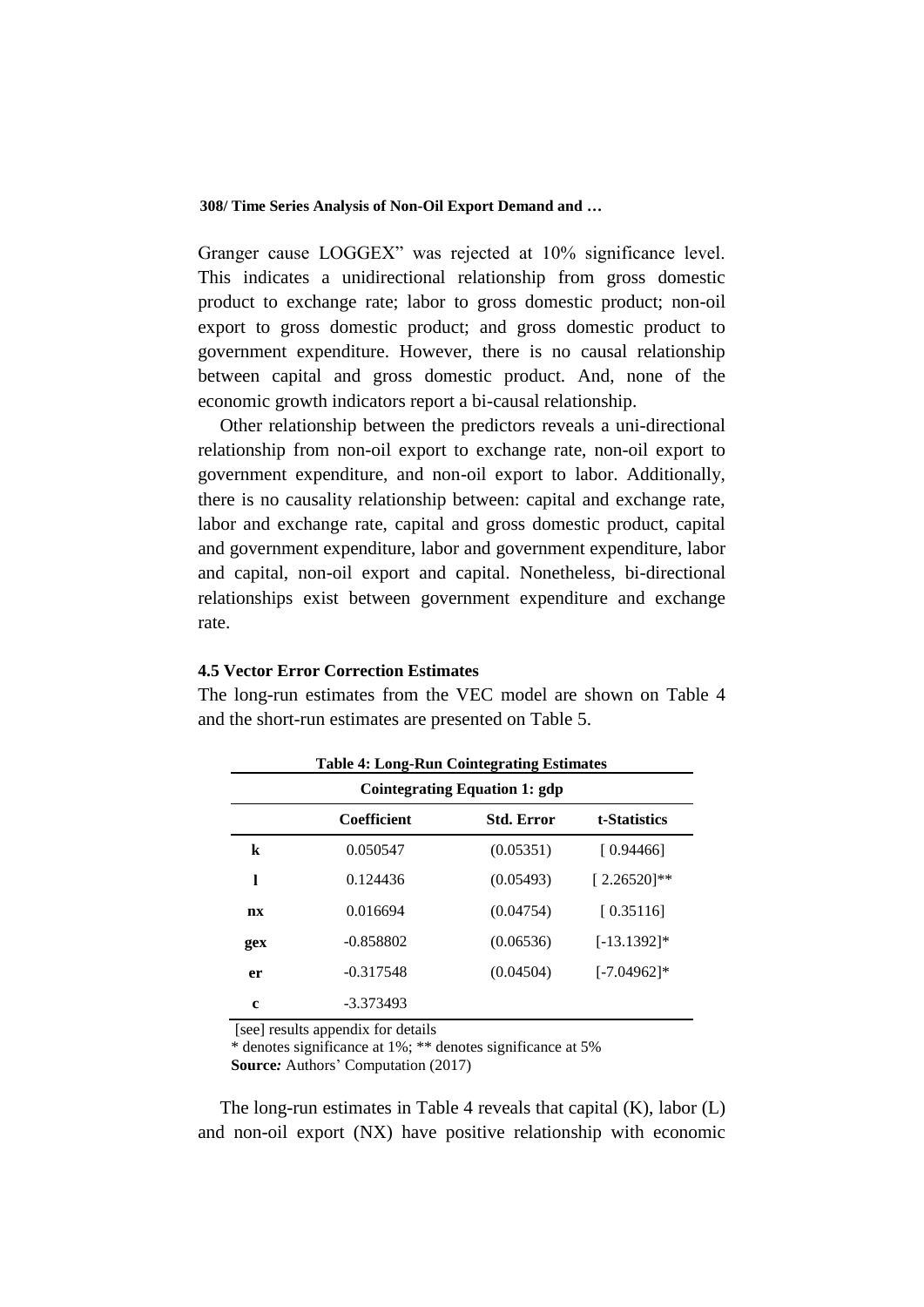growth in Nigeria, and all these effects follow theoretical expectation. In magnitude, it reveals that a  $10\%$  change in capital (K), labor (L) and non-oil export (NX) enhance growth by 0.51%, 1.2% and 0.17% respectively. Among the three factor inputs, only labor was significant at 5% significance level. Government expenditure (GEX) and exchange rate (ER) have negative significant impact on economic growth, which negates a'priori expectation. Thus, GDP deteriorates by 8.5% and 3.2% due to 10% changes in government expenditure (GEX) and exchange rate (ER) respectively.

For the second part of the estimated VEC model, the short-run dynamic relationship between non-oil export and economic growth in Nigeria are presented in Table 5. The reported estimates indicates that first and second lags of changes in gross domestic product exert significant positive and negative effect on current GDP growth respectively at 10% significance level. Table 5 below reveals the short-run relationship between non-oil exports, other macroeconomic variables and economic growth in Nigeria.

| <b>Table 5: Short-run Cointegrating Estimates</b> |                                                                                                 |                       |             |                                 |              |             |
|---------------------------------------------------|-------------------------------------------------------------------------------------------------|-----------------------|-------------|---------------------------------|--------------|-------------|
| Standard errors in ( ) & t-statistics in [ ]      |                                                                                                 |                       |             |                                 |              |             |
|                                                   | $\Delta$ gdp                                                                                    | $\Delta_{\mathbf{k}}$ | $\Delta_1$  | $\Delta_{\mathbf{n}\mathbf{x}}$ | $\Delta$ gex | $\Delta$ er |
| lag 1                                             | $0.319***$                                                                                      | $0.229***$            | $0.5997***$ | $0.164**$                       | $-0.341**$   | $-0.272**$  |
|                                                   | (0.215)                                                                                         | (0.155)               | (0.321)     | (0.074)                         | (0.147)      | (0.102)     |
|                                                   | [1.482]                                                                                         | [1.479]               | [1.867]     | [2.233]                         | $[-2.325]$   | $[-2.679]$  |
| lag <sub>2</sub>                                  | $-0.310***$                                                                                     | $-0.055$              | 0.177       | $0.160**$                       | $-0.126$     | $0.450*$    |
|                                                   | (0.183)                                                                                         | (0.114)               | (0.291)     | (0.082)                         | (0.101)      | (0.098)     |
|                                                   | $[-1.692]$                                                                                      | $[-0.481]$            | [0.609]     | [1.954]                         | $[-1.254]$   | [4.596]     |
|                                                   | Coeff.<br><b>Std. Error</b>                                                                     |                       | t-statistic |                                 |              |             |
| C                                                 | $0.156*$                                                                                        |                       | (0.057)     |                                 | [2.727]      |             |
| ECT                                               | $-0.828*$<br>(0.246)                                                                            |                       |             | $[-3.362]$                      |              |             |
|                                                   | 0.684<br><b>Adj. R-squared</b> 0.497 S.E. equ. 0.121<br>$3.659*$<br>F-stat.<br><b>R-squared</b> |                       |             |                                 |              |             |

[see] results appendix for details

\* denotes significance at 1%; \*\* denotes significance at 5%; \*\*\* denotes significance at 10%.

**Source:** Authors Computation (2017)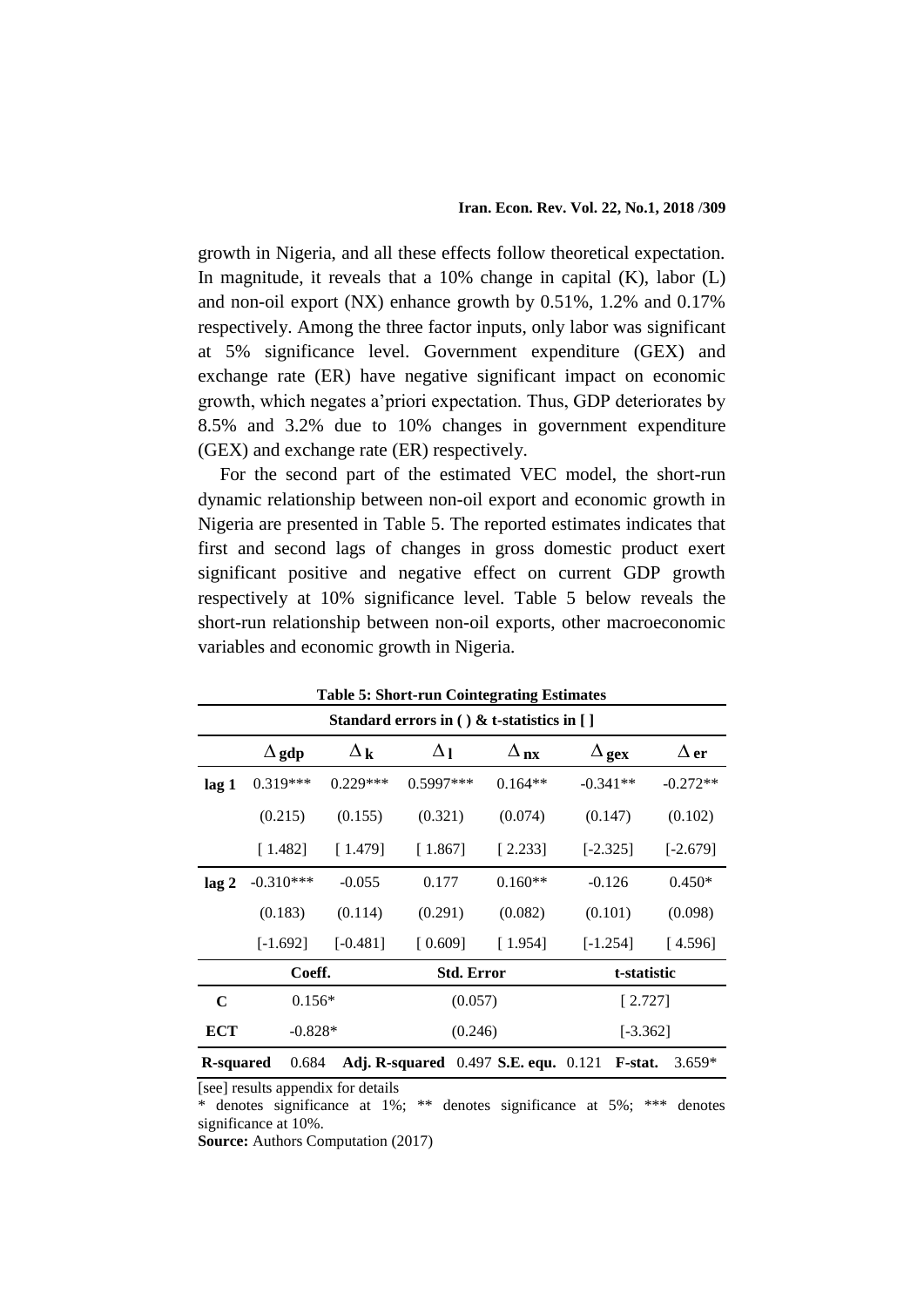The results also indicate that the first and second lags of changes in non-oil exports exert significant positive effects on the current GDP growth respectively at 5% significance level. In magnitude, a 10% changes in the first and second lags of changes in non-oil exports enhances the current output growth by 1.64% and 1.60% respectively. However, the distortion correction rate or non-oil export adjustment rate stood at 82.8% and found significant at 0.01 critical levels as indicated by the error correction term (ECT) estimates. This implies that 82.8% of any distortion in non-oil export growth was corrected in the first year back to its long-run equilibrium.

### **5. Conclusion**

The study examined the contribution of non-oil export to economic growth in Nigeria within 1975-2013. The stationarity tests of all the time series variables are not stationary at levels except for exchange rate. This indicates that the time series variables trend with time. The result also confirm the findings by Okodua and Ewetan (2013), Abogan, Akinola and Baruwa (2014), Michael (2014), Nwachuckwu  $(2014)$ , Igwe et al.  $(2015)$  and Ijirshar  $(2015)$  etc. that most macroeconomic time series in Nigeria exhibited a non-stationary properties. The co-integration result using the Johansen test indicated a long-run relationship between non-oil export and economic growth in Nigeria. This corroborated the findings of studies such as Pistoresi and Rinaldi (2012), Okodua and Ewetan (2013), Abogan, Akinola and Baruwa (2014) etc. Drawing from the co-integration test, there exist a long-run relationship between non-oil export and economic growth in Nigeria.

The findings also indicate a uni-directional causality running from export to growth in Nigeria, thereby, supporting the export-led growth hypothesis. This is in line with the finding by Abou-Stait (2005) conducted for Egypt. However, it negates the findings of Okodua and Ewetan (2013) and Igwe et al. (2015) of the non-existence of ELG hypothesis in Nigeria. The VECM results indicated that non-oil export has a positive impact on economic growth suggesting that policies that are aimed at improving the export of non-oil commodities in Nigeria will directly boost output growth of other sectors such as agriculture, manufacturing, services etc. This supports the findings of Pistoresi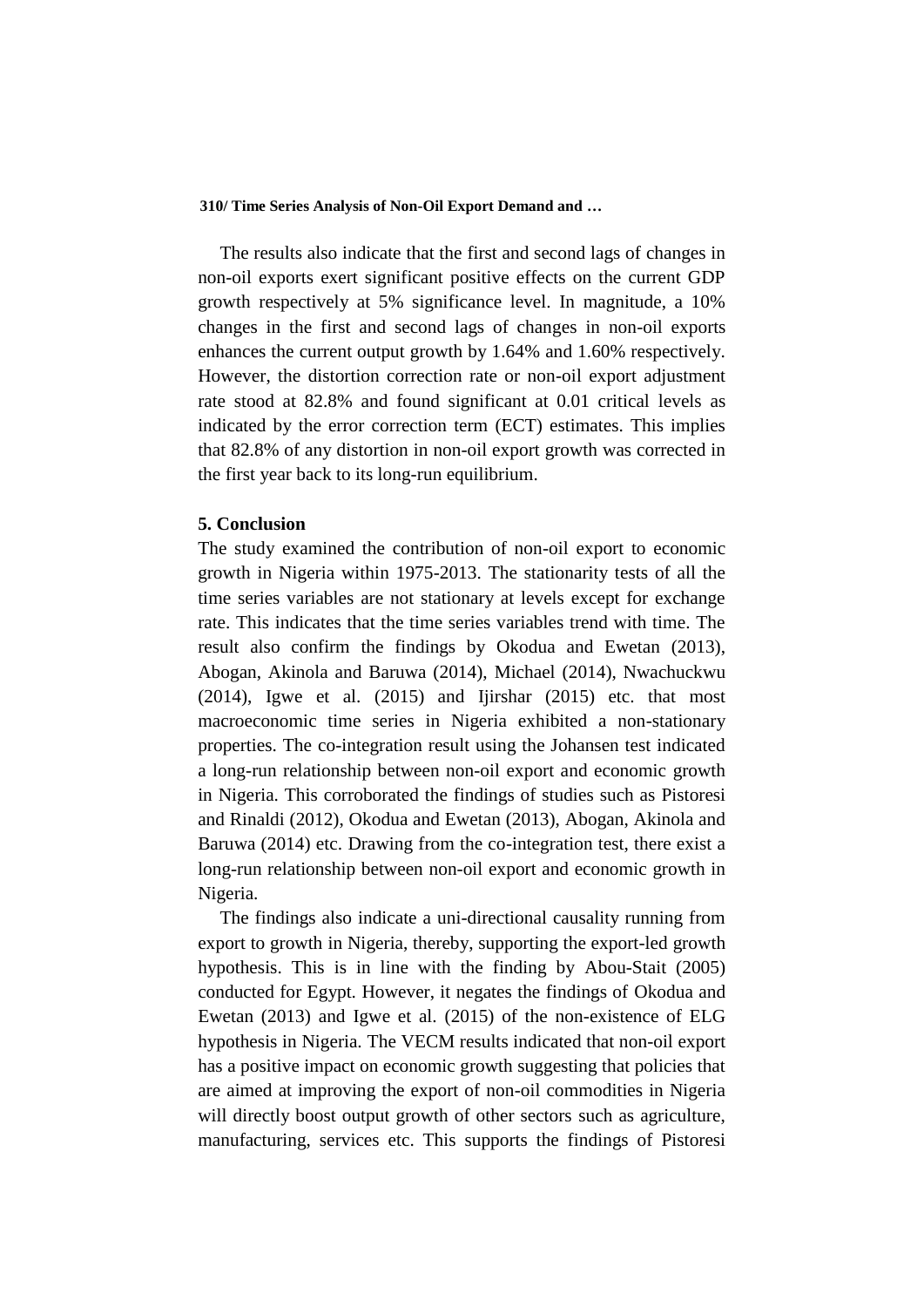and Rinaldi (2012), Abogan, Akinola and Baruwa (2014), Michael (2014), Jafari et al. (2014) etc. The implication of this finding is that failure on the part of policy makers to increase non-oil exports will directly hurt the economy of Nigeria. It is also consistent with the findings in the short-run.

The study also reveals a significant positive relationship between labor force and economic growth in Nigeria. It however supported the policies of harnessing the abundant labor supply in Nigeria to boost output growth. Capital investment also report similar positive impact on output. This is quite consistent with theoretical prediction and is interestingly, a reassertion of the role of investment as a traditional source of economic growth in every economy. Government expenditure and exchange rate have significant negative impact on growth in Nigeria. This is not consistent with theoretical expectation. The negative impact of government expenditure support the notion that government spending crowds out private investment.

This study concluded that non-oil export have significant effect on output growth in Nigeria. The application of the VECM technique in investigating the research problem has proved quite intuitive and immensely suitable. The governments of Nigeria should embark on policies that facilitate non-oil exports of local industries by providing and ensuring enabling environment for ease production and distribution as their activities is germane to output growth in Nigeria. Also, the government should strengthen her fiscal policies in order to stabilize exchange rate. Stable exchange rate would go a long way in enhancing output growth in Nigeria. In addition, they should put in place policies that will assist in the production of local industrial commodities to compete globally since the performance of these industries remains insignificant due to uncompetitive nature of their products. Assistances such as tax relief, subsidies, research and development etc. should be given to local exporters. This will go a long way in cushioning the effects of high cost of production over time.

# **References**

Abogan, O., Akinola, E., & Baruwa, O. (2014). Non-Oil Export and Economic Growth in Nigeria. *Journal of Research in Economics and International Finance*, *3*(1), 1–11.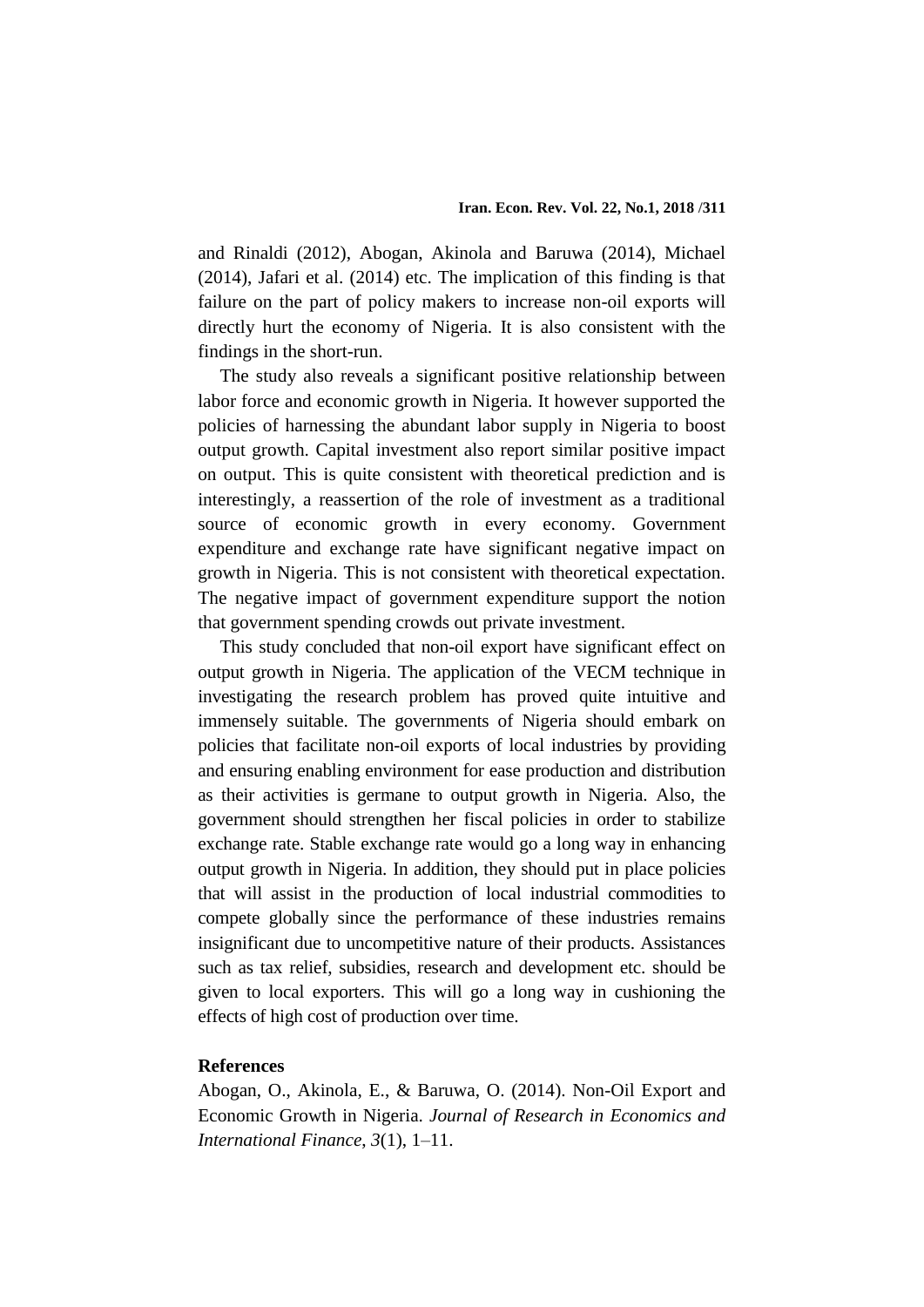Abou-Stait, F. (2005). Are Exports the Engine of Economic Growth? An Application of Cointegration and Causality Analysis for Egypt, 1977 – 2003. *Economic Research Working Paper Series*, Retrieved from https://ideas.repec.org/p/adb/adbwps/211.html.

Awokuse, T. O. (2007). Causality between Exports, Imports, and economic Growth: Evidence from Transition Economies. *Economics Letters*, *94*(3), 389–395.

Central Bank of Nigeria and Nigeria Export and Import Bank. (1999). A Diagnostic Study of the Nigerian Non-Oil Export Sector: Findings and Recommendations. Retrieved from http://library.cbn.gov.ng:8088/cgibin/koha/opac-detail.pl?biblionumber=4169&shelfbrowse\_itemnumber=6760" http://library.cbn.gov.ng:8088/cgi-bin/koha/opacdetail.pl?biblionumber=4169&shelfbrowse\_itemnumber=6760#.

Dickey, D. A., & Fuller, W. A. (1979). Distribution of the Estimators for Autoregressive Time Series with a Unit Root. *Journal of the American Statistical Association*, *74*(366a), 427–431.

Asteriou, D., & Hall, S. G. (2007). *Applied Econometrics*. China: Palgrave Macmillan.

Engle, R. F., & Granger, C. W. (1987). Co-Integration and Error Correction: Representation, Estimation, and Testing. *Econometrica: Journal of the Econometric Society*, *55*(2), 251–276.

Engle, R. F., & Yoo, B. S. (1987). Forecasting and Testing in co-Integrated Systems. *Journal of Econometrics, 35*(1), 143–159.

Granger, C. W. (1969). Investigating Causal Relations by Econometric Models and Cross-Spectral Methods. *Econometrica: Journal of the Econometric Society*, *37*, 424–438.

Granger, C. W. (1981). Some Properties of Time Series Data and Their Use in Econometric Model Specification. *Journal of Econometrics*, *16*(1), 121–130.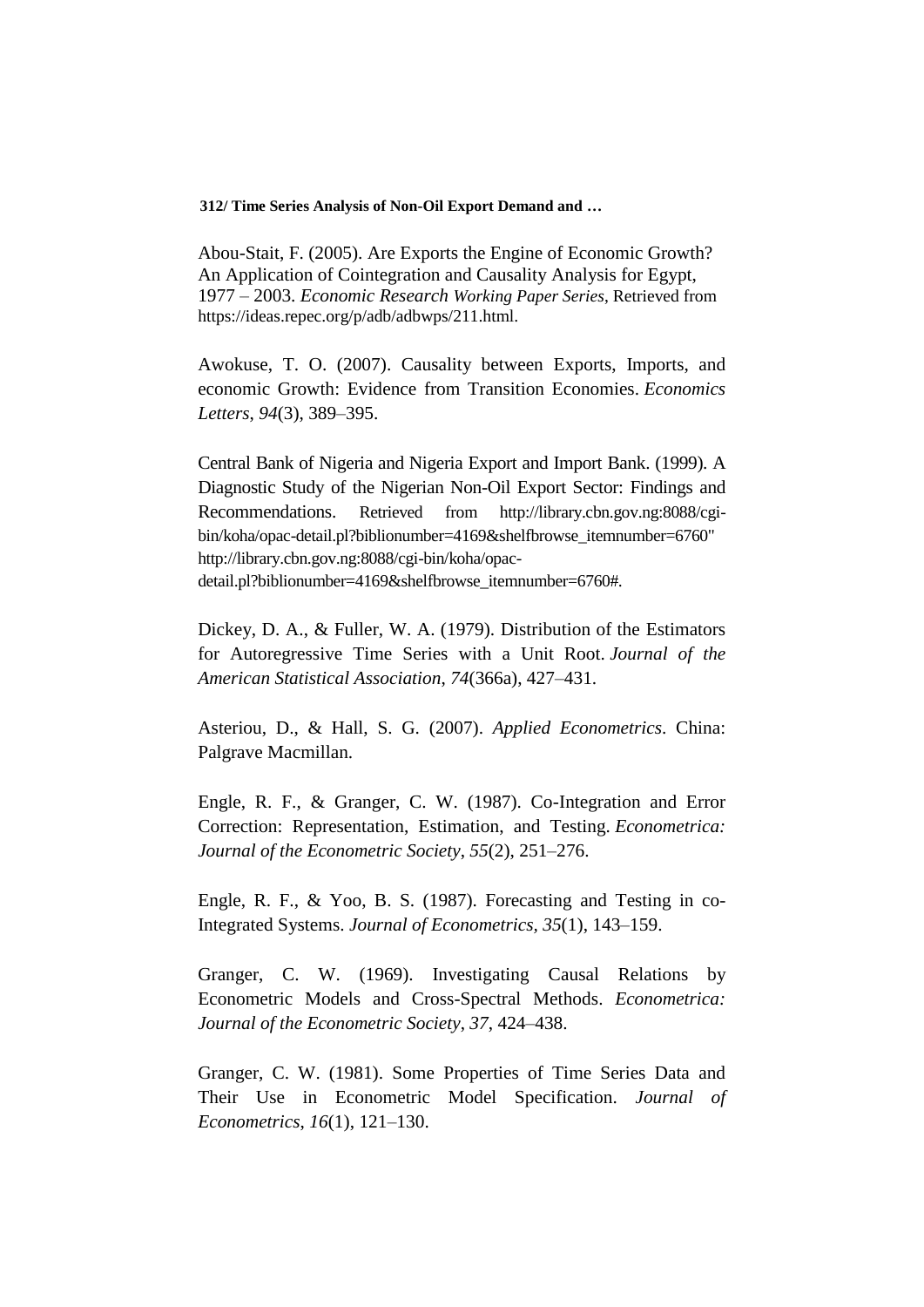Gujarati, D. N., & Porter, D. C. (2013). *Basic Econometrics* (5<sup>th</sup> Ed.). New York: McGaw-Hill Companies.

Idowu, A. (2005). Export-led Growth (ELG). *Economic and Financial Review, 43*(3), 31–37.

Igwe, A., Edeh, C. E., & Ukpere, W. I. (2015). Impact of Non-Oil Sector on Economic Growth: A Managerial Economic Perspective. *Problems and Perspectives in Management, 13*(2), 170–182.

Ijirshar, V. U. (2015). The Empirical Analysis of Agricultural Exports and Economic Growth in Nigeria. *Journal of Development and Agricultural Economics*, *7*(3), 113–122.

Jafari, S., Bakhshi Dastjerdi, R., & Moosavi Mohseni, R. (2014). Studying the Effects of Non-Oil Exports on Targeted Economic Growth in Iranian 5<sup>th</sup> Development Plan: A Computable General Equilibrium Approach. *Iranian Journal of Economic Studies*, *3*(1), 111–130.

Johansen, S. (1988). Statistical Analysis of Cointegration Vectors. *Journal of Economic Dynamics and Control*, *12*(2), 231–254.

Kónya, L. (2006). Exports and Growth: Granger Causality Analysis on OECD Countries with a Panel Data Approach. *Economic Modelling*, *23*(6), 978–992.

Mahdavi, A., & Fatemi, M. (2007). An Investigation of the Impact of Non-Oil Exports on Economic Growth-Case of Iran. *Iranian Economic Review*, *12*(19), 37–59.

Michael, N. B. (2014). Growth in Nigeria's Non-Oil Export Finance and Non-Oil Export Performance: A Correlational Analysis. *International Journal of Business and Social Research*, *4*(2), 31–39.

Mohsen, A. S. (2015). Effects of Oil and Non-Oil Exports on the Economic Growth of Syria. *Academic Journal of Economic Studies*, *1*(2), 69–78.